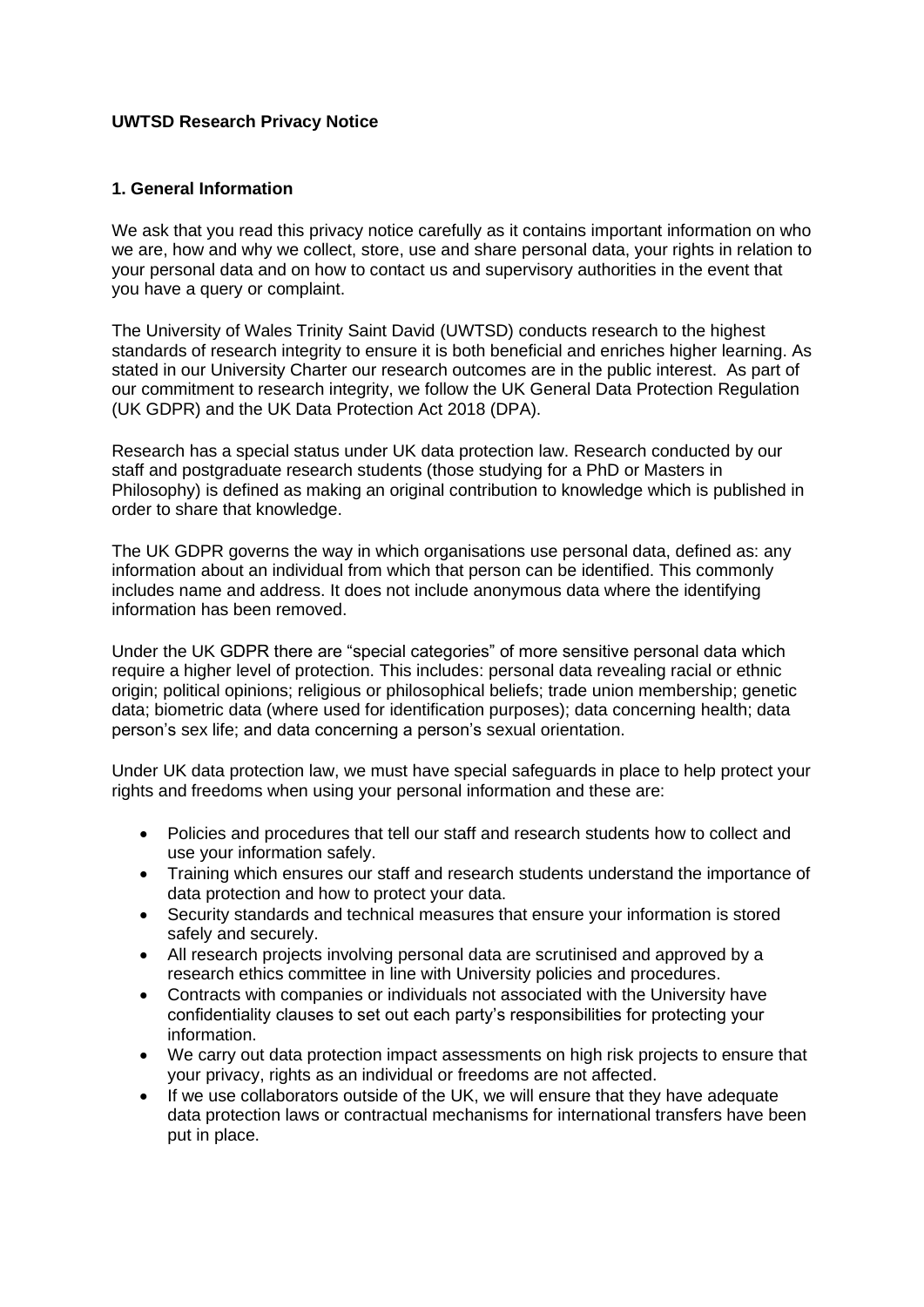In addition to the above University safeguards the UK GDPR and the DPA also require us to meet the following standards when we conduct research with your personal information:

- the research will not cause damage or distress to someone (e.g., physical harm, financial loss or psychological pain).
- the research is not carried out in order to do or decide something in relation to an individual person or their care, unless the processing is for medical research approved by a research ethics committee.
- the Data Controller has technical and organisational safeguards in place (e.g. appropriate staff training and security measures).
- if processing a special category of data, this must be subject to a further public interest test to make sure this particularly sensitive information is required to meet the research objectives.

This privacy notice explains how UWTSD will process and use personal and special category data collected from you as part of a research project and your rights under data protection.

# **2. The Legal Part: Collecting and using your personal data for research**

As a University we use personally-identifiable information to conduct research as part of the core activities set out in our Royal Charter. The lawful basis under which we will process your personal data for research is called 'task in the public interest' (Article 6 of the UK GDPR).

In the cases of 'special category data', in addition to Article 6, the lawful basis is for 'archiving purposes, scientific or historical research purposes or statistical purposes in the public interest' (Article 9 of the GDPR). Where we need to rely on a different legal reason, such as 'explicit consent' or 'public interest and academic purposes' this will be listed in the Participant Information Sheet provided to you.

The University will use your information only for the purposes of research and we will not use your information or contact you for any purpose other than research unless you have agreed to this. Should you choose to take part in a research project, you should receive project specific information, in the form of a Participant Information Sheet. You should also be provided with a Consent Form, and it is important that you read this information carefully so that you understand how and why the University wishes to collect and use your personal data.

#### **3. Your rights under Data Protection when participating in research projects**

As a publicly-funded organisation, we have to ensure that it is in the public interest when we use personally-identifiable information from people who have agreed to take part in research. This means that when you agree to take part, we will use your data in the ways needed to address the aims of the research study. Your rights to access, change or move your information are limited, as we need to manage your information in specific ways in order for the research to be reliable and accurate.

If you withdraw your participation from the study, you can request that we delete the study data held about you. We will make every effort to comply with this request, but in some cases it will be impractical, such as if the data have been de-identified. To safeguard your rights, we will use the minimum personally-identifiable information possible. If it is considered necessary to refuse to comply with any of your data protection rights in order to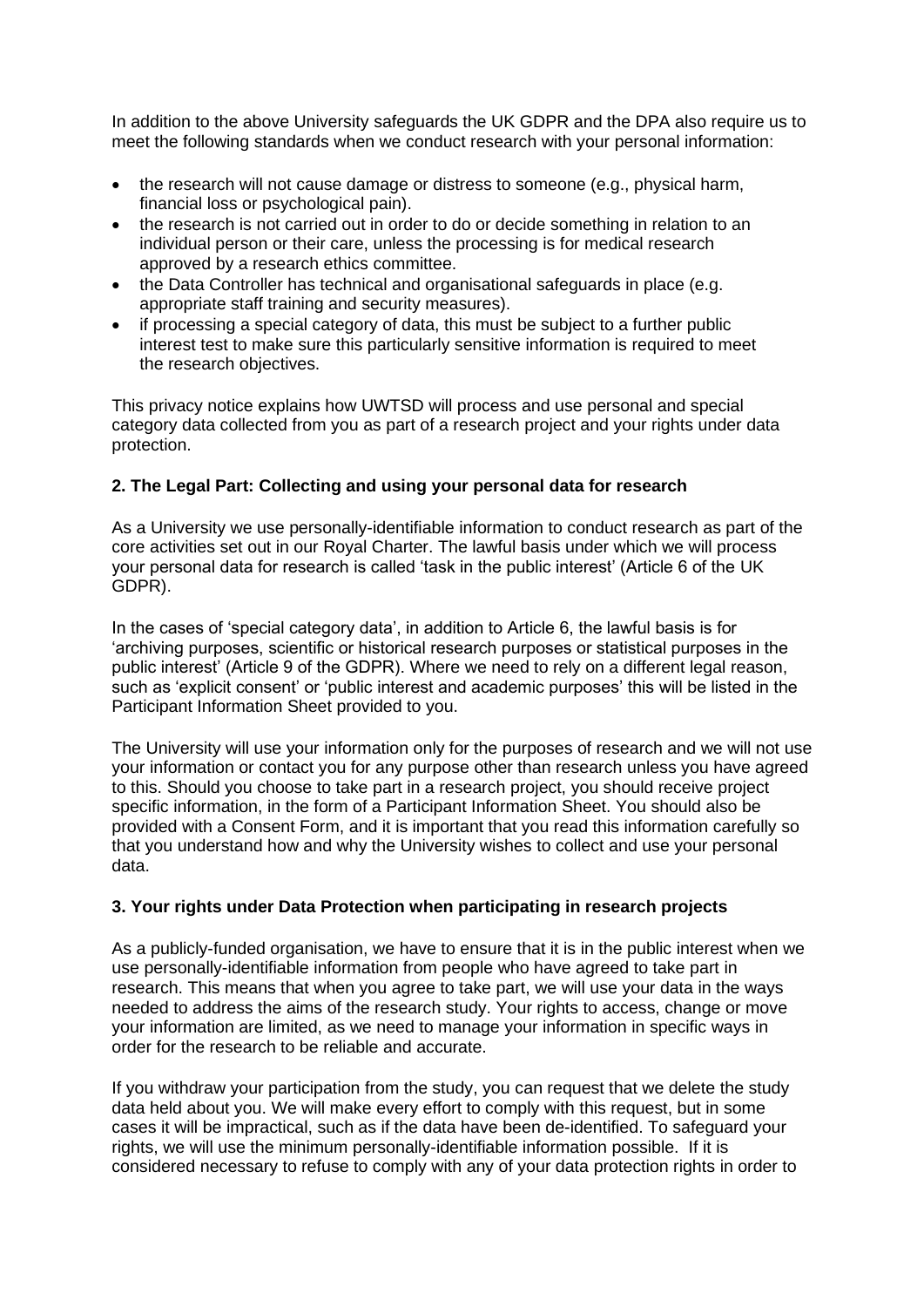protect the integrity and validity of the research, you will be informed of the decision within one month and you also have the right to complain about our decision to the Information Commissioner.

### **4. Processing your personal data**

With regards to the processing of your data, in most cases UWTSD will be classified as the 'Data Controller'. This means that we will be responsible for deciding how your personal information is processed, that is: collected, used, shared, archived and deleted.

If more than one organisation work together on a project, there may be two or more Data Controllers for a specific project. If this happens, the organisations will have agreements in place which outline their responsibilities and details of this will be make clear in the Participant Information Sheet, provided to you.

The type of personal information collected and used will depend on the research objectives of the particular project you are taking part in, and this should be clearly outlined in the Participant Information Leaflet that you should receive before you participate in the project.

The Participant Information Sheet will also detail if your data may be used for future research, including impact activities following review and approval by an independent Research Ethics Committee, subject to your consent at the outset of this research project. Research data will often be anonymised as quickly as possible after data collection. It will not normally be possible to withdraw your data after this point.

# **5. Sharing of your personal data**

The privacy of your personal data is extremely important to the University. As such, we expect our researchers to operate to the highest standards of data protection and to keep your personal information safe and secure. We will not disclose the information unless there is a justified reason for the purposes of achieving the research outcomes.

The Participant Information Sheet should outline whom your personal data may be shared with. This could include the research project team and collaborators from external organisation who are also working on the research project.

Most personal information used in research will be de-identified before sharing more widely or publishing the research outcomes. If it is not possible to de-identify your information, we may ask for your consent to share or otherwise make your personal information available to others. If this is the case, it will be specified in the study specific Participant Information Sheet.

We may be required by law to share your data with authorised bodies if an issue arises which constitutes an over-riding legal obligation or a vital interest.

For some research projects, your de-identified or pseudonymised information will be kept after the project has ended, placed into a data repository/online archive for sharing with other researchers or used in future research. If the researchers would like to do this with your information you will be told in the Participant Information Sheet.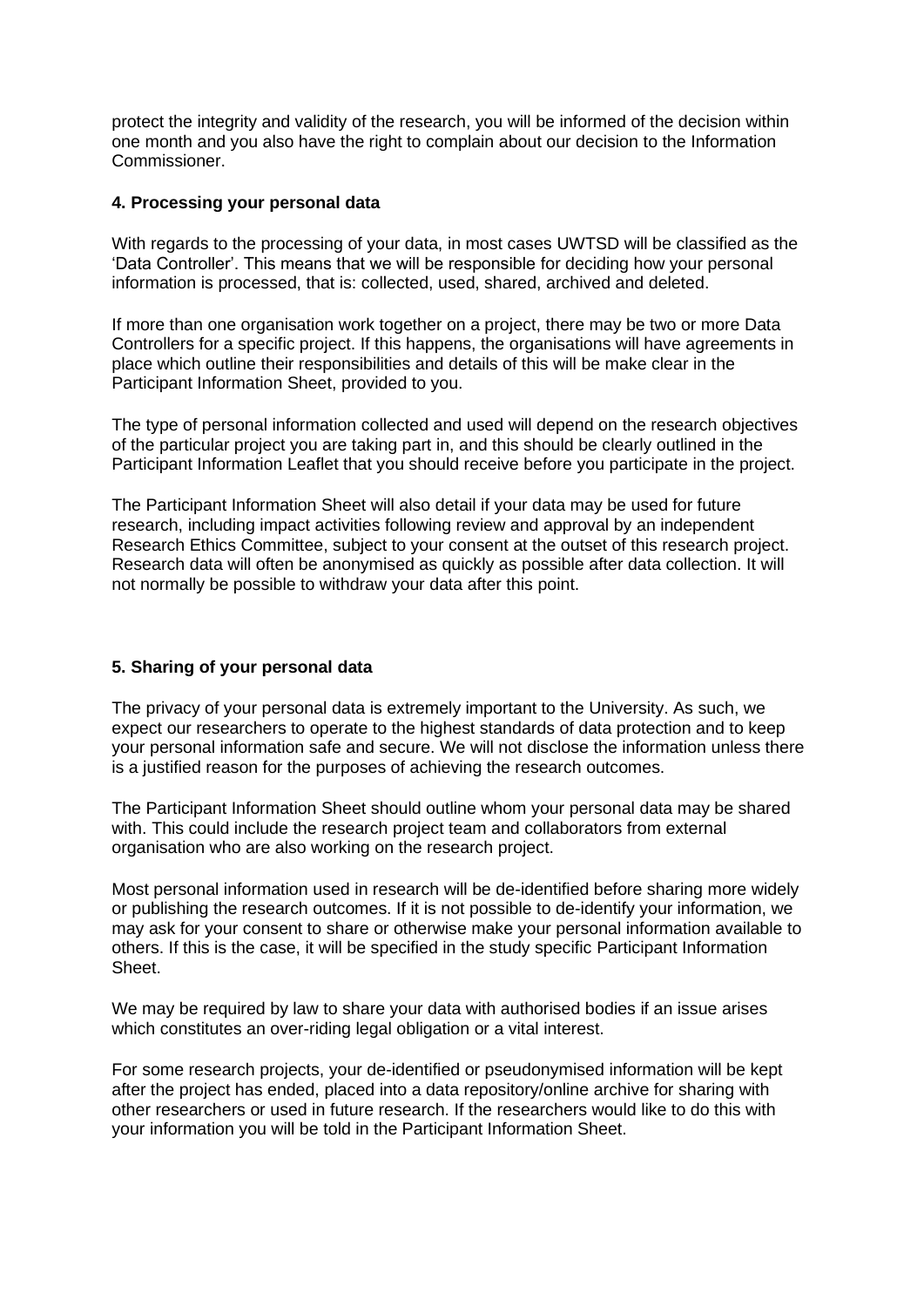### **6 Keeping your personal data secure**

The University keeps your personal data secure at all times using both physical, technical and procedural measures. The security of your data is of great importance to the University and we therefore have robust controls in place to protect your data.

Together with security standards and technical measures that ensure your information is stored safely and securely, we also have in place policies and procedures that tell our staff and students how to collect and use your information safely and provide training which ensures our staff and students understand the importance of data protection and how to protect your data.

All research projects involving personal data are scrutinised and approved by a research ethics committee. In addition, the University will carry out data protection impact assessments on high risk projects, and when working with external collaborators, we will put in place appropriate contracts to protect your information. Should the proposed research project include collaborators outside Europe, we will ensure that they have adequate data protection laws or are part of privacy and security schemes such as the privacy shield in the US.

Where the University engages a third party to process personal data it will do so on the basis of a written contract which conforms to the security requirement of the GDPR and DPA 2018.

The University takes measures to enable data to be restored and accessed in a timely manner in the event of a physical or technical incident.

The University also ensures that we have appropriate processes in place to test the effectiveness of our security measures.

We also sometimes use products or services provided by third parties to conduct research activities or share research data, such as Microsoft collaboration products e.g. Teams, or other online communication tools e.g. Zoom.. These third parties are known as data processors and when we use them we have agreements in place to ensure your information is kept safe. This does not always mean that they access your information but if they do this will be outlined in the Participant Information Sheet. As Data Controller, we will always carry out due diligence in respect of the use of third parties in order to keep your information safe throughout the research.

#### **7. Retention of your personal data**

The GDPR and DPA 2018 require that personal data should be kept for no longer than is necessary for the purposes for which the personal data are processed (except in certain specific and limited instances).

The University expects that its researchers will not keep your personal information for longer than is necessary for the purposes of the research and that data will be anonymised or pseudonymised, by removing identifying information and replacing this with an artificial identifier or code, where possible. The duration of time we will store your data is dependent on a number of factors, such as the requirements of the research funder or the nature of the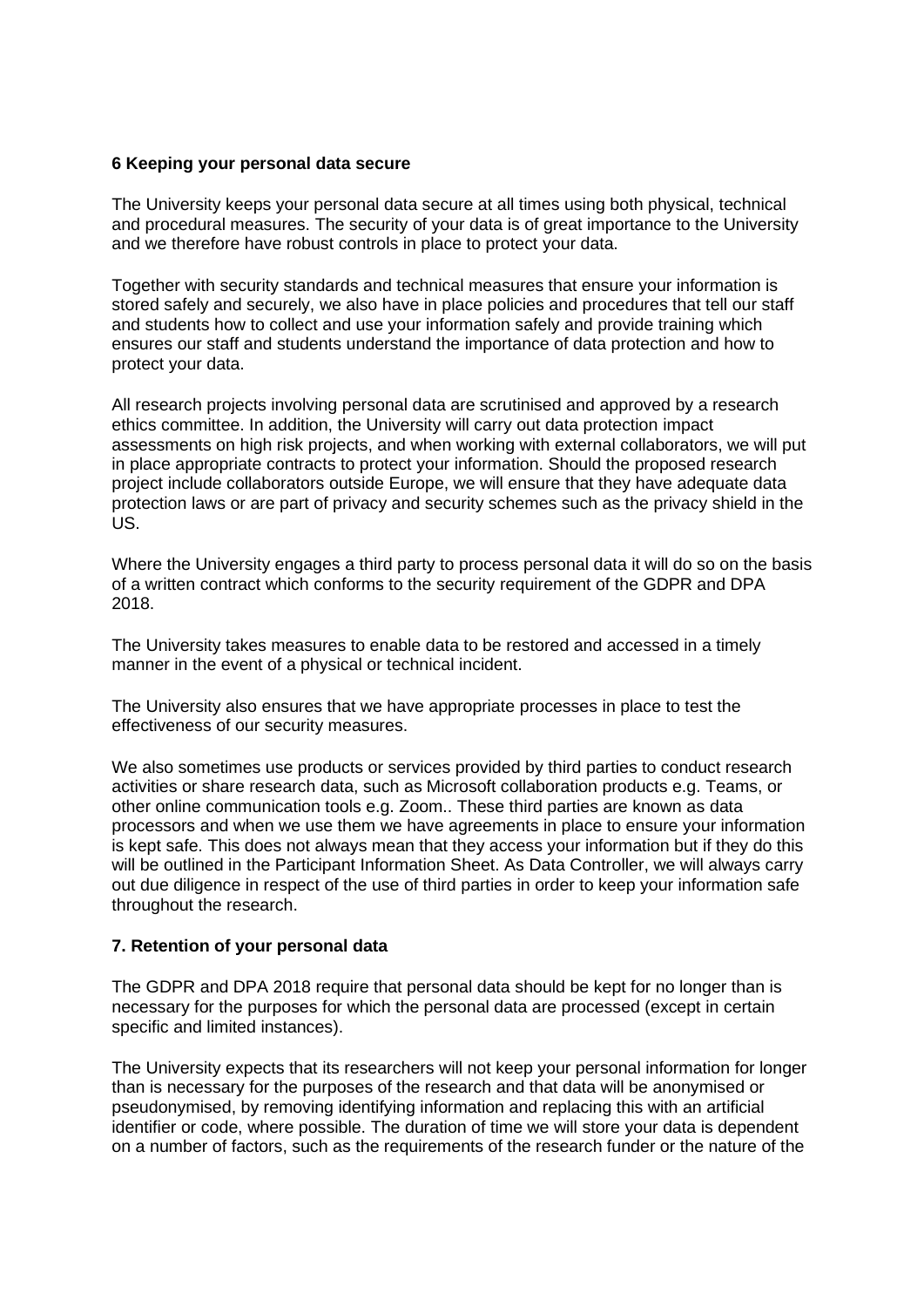research. You will usually be provided with information about how long your personal information will be kept within the aforementioned Participant Information Leaflet.

# **8. Data subject rights**

By law, you have rights in relation to the personal information we hold about you. These include the right to:

- See the information/receive a copy of the information:
- Correct any inaccurate information;
- Have any information deleted;
- Limit or raise concerns to our processing of the information;
- Move your information ("portability").
- Request human intervention when automatic decision making or profiling is carried out. You will be informed if either of the above applies to your personal information.

These rights only apply to your information before it is anonymised as once this happens we can no longer identify your specific information. Sometimes your rights may be limited if it would prevent or delay the research. If this happens you will be informed by the research team but you still have rights to complain to our Data Protection Officer and if you are still not satisfied you also have the right to complain about this to the Information Commissioner.

If you want to review, verify, correct or request erasure of your personal information, object to the processing of your personal data, or request that we transfer a copy of your personal information to another party, please contact:

Mr Paul Osborne The Data Protection Officer University of Wales Trinity Saint David Swansea Business Campus High Street, Swansea SA1 1NE foi@uwtsd.ac.uk

#### **No fee usually required**

You will not have to pay a fee to access your personal information (or to exercise any of the other rights). However, we may charge a reasonable fee if your request for access is clearly unfounded or excessive. Alternatively, we may refuse to comply with the request in such circumstances.

#### **What we may need from you**

We may need to request specific information from you to help us confirm your identity and ensure your right to access the information (or to exercise any of your other rights). This is another appropriate security measure to ensure that personal information is not disclosed to any person who has no right to receive it.

#### **9. Who to contact and complaints**

We hope that our Data Protection Officer (DPO) can resolve any query, concern or complaint you raise about our use of your personal data on the contact details below: